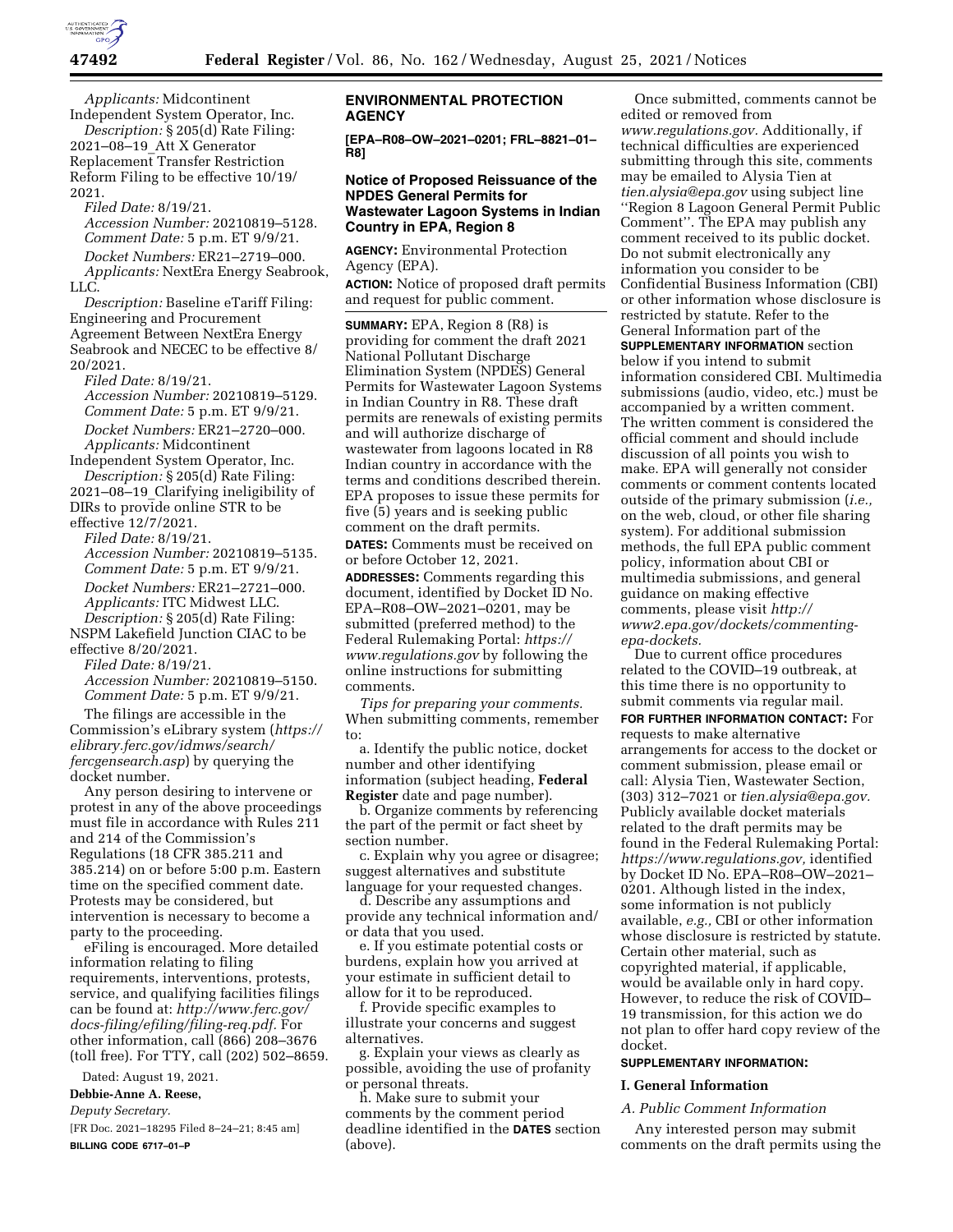mechanisms listed above. As of the date of this document, a public hearing has not been scheduled. Within the comment period, interested persons may also submit a request, to the contact listed above, that EPA hold a public hearing pursuant to 40 CFR 124.12, concerning the draft permits. Such requests shall state the nature of the issues proposed to be raised at the hearing. A public hearing may be held at least thirty (30) days after public notice if the Regional Administrator finds that response to this document indicates significant public interest. All comments and requests for public hearings must be received in writing by the close of the public comment period. At the time of the final decision on these draft permits, EPA will respond to all significant comments and make responses available in the docket after the PN period has closed, within the final fact sheet associated with the final permits.

#### *B. Submitting CBI*

Do not submit this CBI to EPA through *<http://regulations.gov>* or email. If you intend to submit CBI information, please email or call: Alysia Tien, Wastewater Section, (303) 312–7021 or *[tien.alysia@epa.gov](mailto:tien.alysia@epa.gov)* to make arrangements prior to submission. When submitting, clearly mark the part or all of the information that you claim to be CBI. For CBI information in a disk or CD ROM, mark the outside of the disk or CD ROM as CBI and identify electronically within the disk or CD ROM the specific information that is claimed as CBI. In addition to one complete version of the comment that includes information claimed as CBI, a copy of the comment that does not contain the information claimed as CBI must be submitted for inclusion in the public docket.

#### **II. Background**

The proposed draft permits are similar to the existing permits and will authorize discharge of wastewater in accordance with the terms and conditions described therein. The fact sheet for the draft permits is also provided, in the docket listed above, and provides detailed information on: The decisions used to set limitations, the specific geographic areas covered by the draft permits, information on monitoring schedules, inspection requirements, and other regulatory decisions or requirements.

Issuance of these permits will cover discharges from wastewater lagoon systems located in Colorado, Montana, North Dakota, South Dakota, Utah and Wyoming. The draft permits are geographic by state, with the permit

coverage specified by Indian reservations in the state [specific permit coverage areas below]; any land held in trust by the United States for an Indian tribe; and any other areas which are Indian country within the meaning of 18 U.S.C. 1151.

#### **III. Summary of Draft Permits**

Coverage under the draft permits will be limited to lagoon systems treating primarily domestic wastewater and will include two categories of coverage; discharging lagoons (DIS), and lagoons expected to have no discharge but with the potential to discharge (NODIS). The effluent limitations for discharging lagoons are primarily based on the Federal Secondary Treatment Regulation (40 CFR part 133). However, if more stringent and/or additional effluent limitations were considered necessary to comply with applicable water quality standards, etc., those limitations and the basis for them are explained in the fact sheet and will be imposed by written notification to the permittee. Lagoon systems under the NODIS category are required to have no discharge except in accordance with the specific provisions of the permit (*e.g.*, bypass). Self-monitoring, operation and maintenance, routine inspection and other requirements are also included in the draft permits. Where tribes have Clean Water Act (CWA) section 401(a)(1) certification authority, EPA has requested certification that the draft permits comply with applicable provisions of the CWA and any currently approved tribal water quality standard, in accordance with processes outlined in 40 CFR part 124.

# *Permit Coverage Has Been Designated as Follows for the Draft Permits*

• *Colorado (COG587###):* Indian country, as defined in 18 U.S.C. 1151, located in Colorado generally includes (1) lands within the exterior boundaries of the following Indian reservations located within Colorado, in part or in full: The Southern Ute Indian Reservation and the Ute Mountain Ute Reservation; (2) any land held in trust by the United States for an Indian tribe; and (3) any other areas that are ''Indian country'' within the meaning of 18 U.S.C. 1151. In addition to Indian country in Colorado, the portion of the Ute Mountain Ute Reservation located in New Mexico and any other Indian country lands in New Mexico and Utah held in trust by the United States for the Ute Mountain Ute Tribe or its members.

• *Montana (MTG589###):* Indian country, as defined in 18 U.S.C. 1151, located in Montana generally includes (1) lands within the exterior boundaries

of the following Indian reservations located within Montana: The Blackfeet Indian Reservation, the Crow Indian Reservation, the Flathead Reservation, the Fort Belknap Reservation, the Fort Peck Indian Reservation, the Northern Cheyenne Indian Reservation, and the Rocky Boy's Reservation; (2) any land held in trust by the United States for an Indian tribe; and (3) any other areas that are ''Indian country'' within the meaning of 18 U.S.C. 1151.

• *North Dakota (NDG589###):* Indian country, as defined in 18 U.S.C. 1151, located in North Dakota generally includes (1) lands within the exterior boundaries of the following Indian reservations located within North Dakota, in part or in full: The Fort Berthold Indian Reservation, the Spirit Lake Reservation, the Standing Rock Sioux Reservation, and the Turtle Mountain Reservation; (2) any land held in trust by the United States for an Indian tribe; and (3) any other areas that are ''Indian country'' within the meaning of 18 U.S.C. 1151. In addition to Indian country in North Dakota, the portion of the Standing Rock Sioux Reservation located in South Dakota and any other Indian country lands held in trust by the United States for the Standing Rock Sioux Tribe or its members in South Dakota.

The North Dakota draft permit covers the above identified Indian country except as provided below: Not including any Indian country lands in North Dakota held in trust by the United States for the Sisseton-Wahpeton Oyate Tribe or its members, which are covered under the South Dakota general permit (SDG589###).

• *South Dakota (SDG589###):* Indian country, as defined in 18 U.S.C. 1151, located in South Dakota generally includes (1) lands within the exterior boundaries of the following Indian reservations located within South Dakota, in part or in full: The Cheyenne River Reservation, the Crow Creek Reservation, the Flandreau Indian Reservation, the Lower Brule Reservation, the Pine Ridge Reservation, the Rosebud Indian Reservation, the Standing Rock Reservation, and the Yankton Reservation (subject to federal court decisions removing certain lands from Indian country status within the Yankton Reservation); (2) any land held in trust by the United States for an Indian tribe; and (3) any other areas that are ''Indian country'' within the meaning of 18 U.S.C. 1151. In addition to Indian country in South Dakota, Indian country lands in North Dakota held in trust by the United States for the Sisseton-Wahpeton Oyate Tribe or its members, and the portion of the Pine